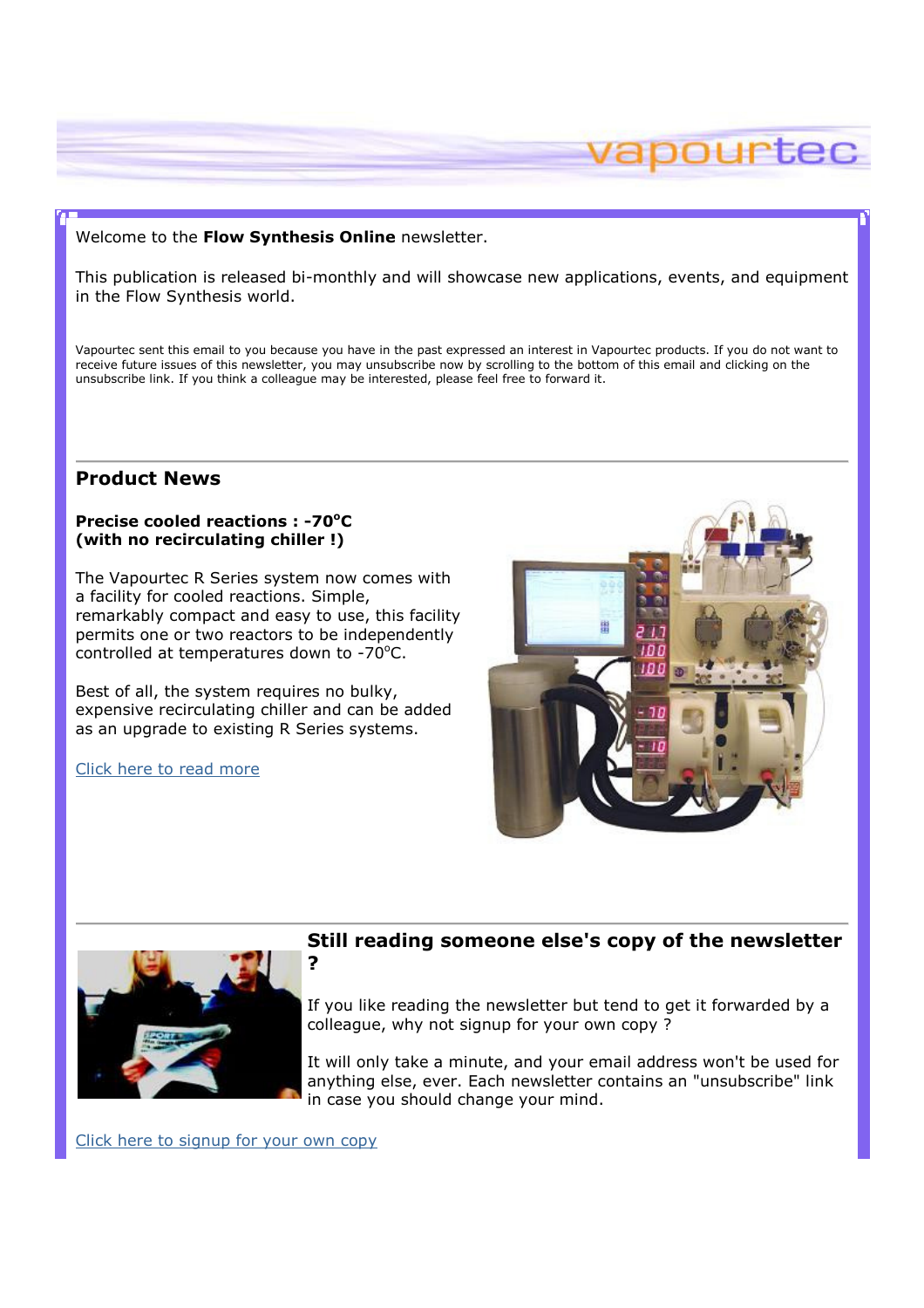# Is it your first time ?

If this is the first issue of the newsletter that you've received, you might like to take a look at what you've missed in some previous issues.

click here to see newsletter archive

# Publications

# Multi-Step Synthesis by Using Modular Flow Reactors: The Preparation of Yneones and Their Use in Heterocycle **Synthesis**

Ian R. Baxendale, Dr.  $<sup>1</sup>$ </sup> , Søren C. Schou<sup>2</sup>, Jörg Sedelmeier, Dr. <sup>1</sup>, Steven V. Ley, Prof.  $^1$ 

![](_page_1_Figure_6.jpeg)

<sup>1</sup>ITC, Department of Chemistry, University of Cambridge 2 LEO Pharma, Medicinal Chemistry Research (Denmark)

Multi-step in flow: The palladium-catalysed acylation of terminal alkynes for the synthesis of yneones as well as their further transformation to various heterocycles in a continuous-flow mode is presented. Furthermore, an extension of the simple flow configuration that allows for easy batch splitting and the generation of a heterocyclic library is described (see scheme).

click here to go straight to the publication

 $10$  mL

60 °C. 25 min

Arl

aq. Na<sub>2</sub>S<sub>2</sub>O<sub>3</sub>

# A Safe and Reliable Procedure for the Iododeamination of Aromatic and Heteroaromatic Amines in a Continuous Flow Reactor

Laia Malet-Sanz, Julia Madrzak, Rhian S. Holvey and Toby Bpr\* 100 psi Underwood

> Research Chemistry, Pfizer Global Research and Development, Sandwich, UK

A method for the safe and reliable iododeamination of aromatic and heteroaromatic amines under copper-free

\* Bpr = Back pressure regulator

Ar/Het-NH<sub>2</sub> **MeCN** 

 $1, (1.0 eq)$ 

t-BuONO(1.5 eg) MeCN  $0.2$  ml /min

 $0.2$  ml /min